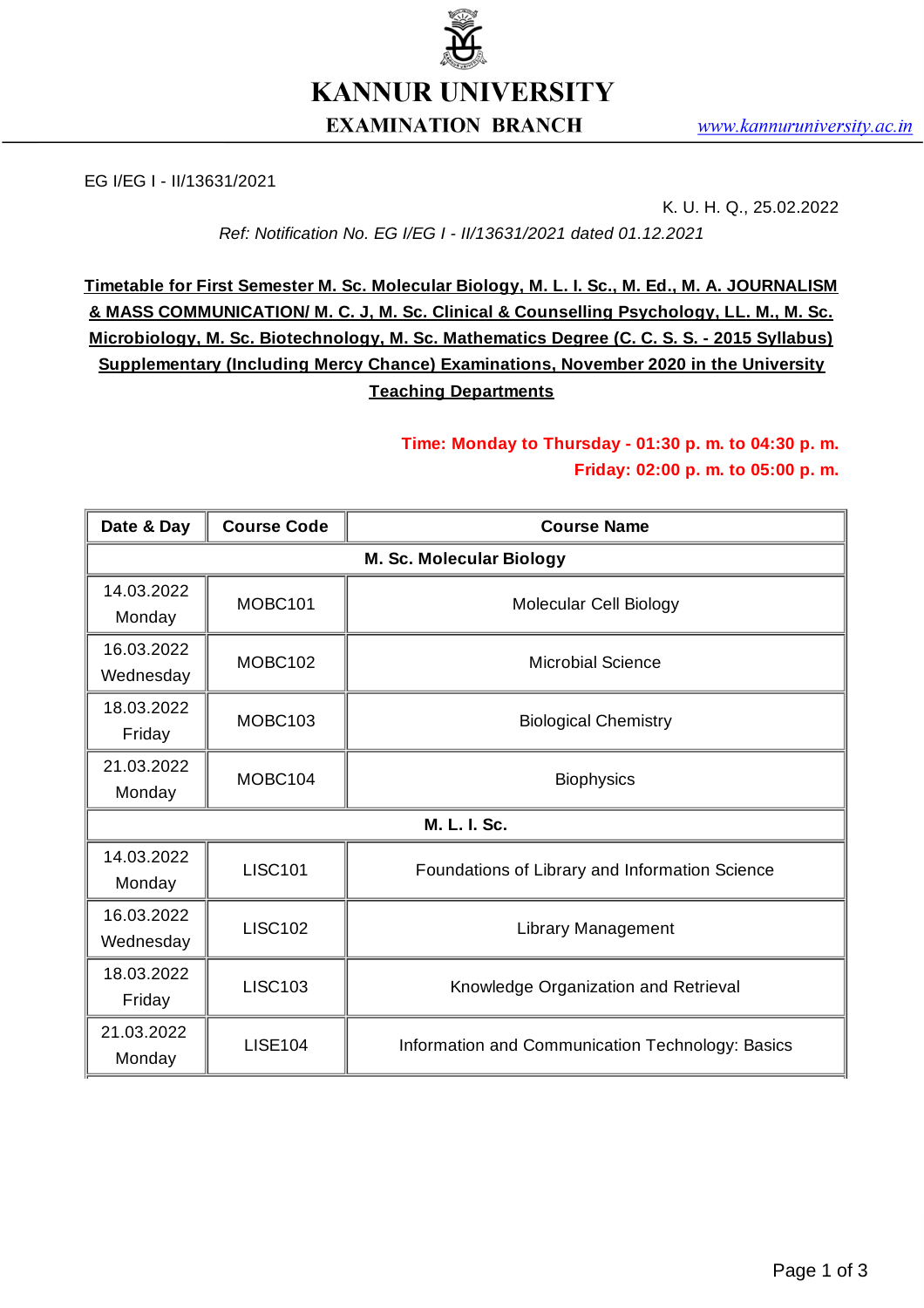| <b>M. Ed.</b>                                   |                |                                                     |  |  |
|-------------------------------------------------|----------------|-----------------------------------------------------|--|--|
| 14.03.2022<br>Monday                            | M. EDC01       | Advanced Philosophy of Education                    |  |  |
| 16.03.2022<br>Wednesday                         | M. EDC02       | Psychology of Learning and Development              |  |  |
| 18.03.2022<br>Friday                            | M. EDC03       | Trends and Issues in Education                      |  |  |
| 21.03.2022<br>Monday                            | M. EDC04       | Introduction to Educational Research and Statistics |  |  |
| M. A. JOURNALISM & MASS COMMUNICATION/ M. C. J. |                |                                                     |  |  |
| 14.03.2022<br>Monday                            | MCJ1C001       | Introduction to Mass Communication                  |  |  |
| 16.03.2022<br>Wednesday                         | MCJ1C002       | News Reporting Principles and Practices             |  |  |
| 18.03.2022<br>Friday                            | MCJ1C003       | News Editing Principles and Practices               |  |  |
| 21.03.2022<br>Monday                            | MCJ1E001       | Media Product Design & Page Makeup                  |  |  |
| M. Sc. Clinical & Counselling Psychology        |                |                                                     |  |  |
| 14.03.2022<br>Monday                            | <b>PSYC101</b> | <b>Psychological Processes</b>                      |  |  |
| 16.03.2022<br>Wednesday                         | <b>PSYC102</b> | Personality & Personal Growth                       |  |  |
| 18.03.2022<br>Friday                            | <b>PSYC103</b> | <b>Psychometric Measurement</b>                     |  |  |
| LL. M.                                          |                |                                                     |  |  |
| 14.03.2022<br>Monday                            | <b>SLSC002</b> | Principles of Criminal Law and Criminal Justice     |  |  |
| 16.03.2022<br>Wednesday                         | <b>SLSC003</b> | Criminology                                         |  |  |
| 18.03.2022<br>Friday                            | <b>SLSE001</b> | Human Rights Issue in Criminal Justice              |  |  |